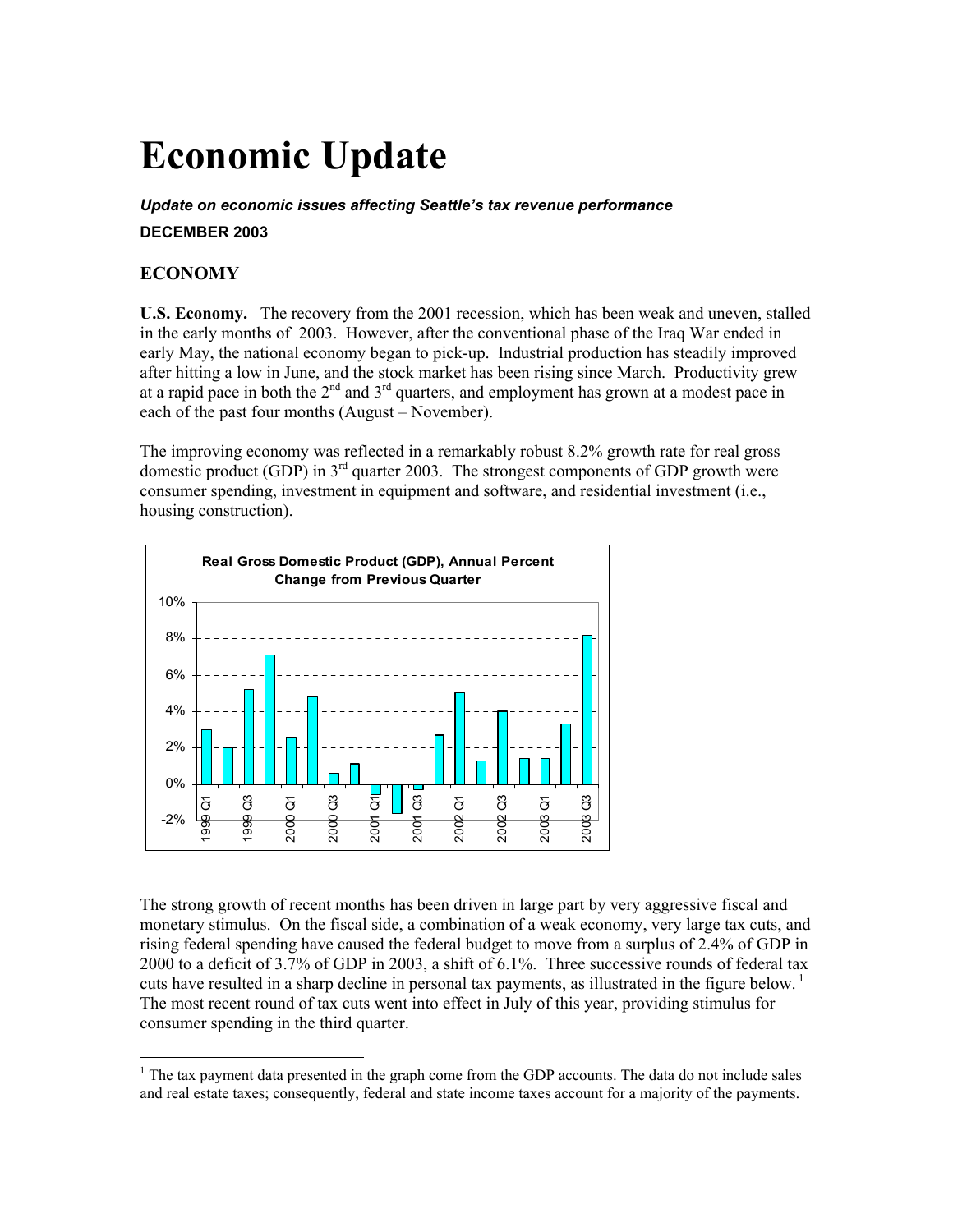

On the monetary side, Federal Reserve policies have pushed interest rates to their lowest level in over 40 years. Low mortgages rates have supported the housing market and home refinancing activity, and low interest rates have bolstered auto sales. The first half of 2003 saw a surge of home mortgage re-financings, which helped to spur consumer spending in the second and third quarters. Economy.com estimates that more than half of the increase in  $3<sup>rd</sup>$  quarter GDP was due to temporary factors related to either federal government fiscal and monetary policy or the cycle of information technology equipment replacement.

Looking forward to 2004, the key question is whether the recent economic revival can be sustained. Most economists are optimistic that a healthy recovery is now in place and will be sustained in the coming years. Key to sustained growth is a continued employment growth, which is needed to support the economy after the effects of the tax cuts and refinancing boom fade. The economy needs to produce 150,000 jobs per month to keep pace with the growth of the labor force. Also important to the recovery is continued growth in business investment.

Although there is more optimism about the economy's future now than at any time during the recovery, some economists fear that the expansion will be much weaker than anticipated. One reason for concern is that low interest rates have encouraged people to purchase homes and autos earlier than they would have otherwise. This reduces future demand for homes and autos, and increases the risk that demand will fall when interest rates rise. Other factors which could hinder the recovery include high household debt levels, and the nation's trade and federal budget deficits.

**Puget Sound Region Economy**. While the national economy accelerated in the third quarter, results for the region were mixed, based on the limited information that's available. The region's employment grew modestly in the spring, but then resumed its downward trend in August (see figure below). Since reaching a pre-recession peak at the end of 2000, the region has lost more than 90,000 jobs, approximately six-and-a half percent of its employment base. During the same period, the nation's employment has fallen by two percent, and the state's by two-and-a-half percent.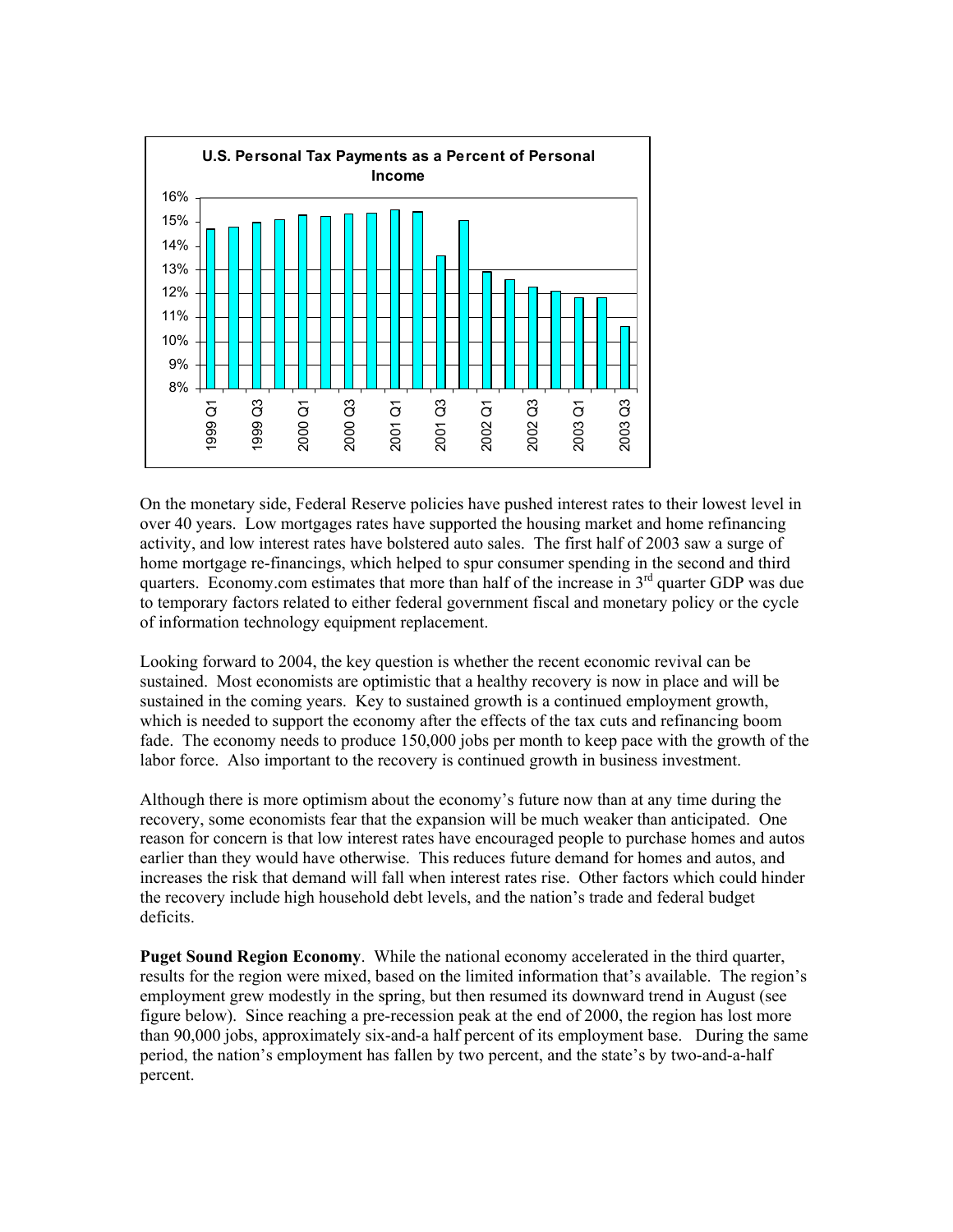

Seattle sales tax data provide evidence that although employment continues to fall, consumer spending has picked-up locally as it has nationally. Despite the weakness of the local economy, the region's residents appear to be responding to the stimulus of federal tax cuts and low interest rates. As shown in the figure below, total taxable sales for current obligations<sup>2</sup> weakened early in 2003, but have recovered in recent months, with year-over-year growth turning slightly positive in September. For the retail trade sector alone, which encompasses the majority of consumer spending, growth has accelerated sharply in recent months, reaching nearly 6 percent on a yearover-year basis in September. Weakness in non-consumer industries, including construction, manufacturing, wholesale trade, and business services is holding back the growth of the overall sales tax base.



 $\overline{a}$ 

 $2^2$  Current obligations exclude payments for previous periods that are associated with refunds, audits, late payments, and payments of past due taxes.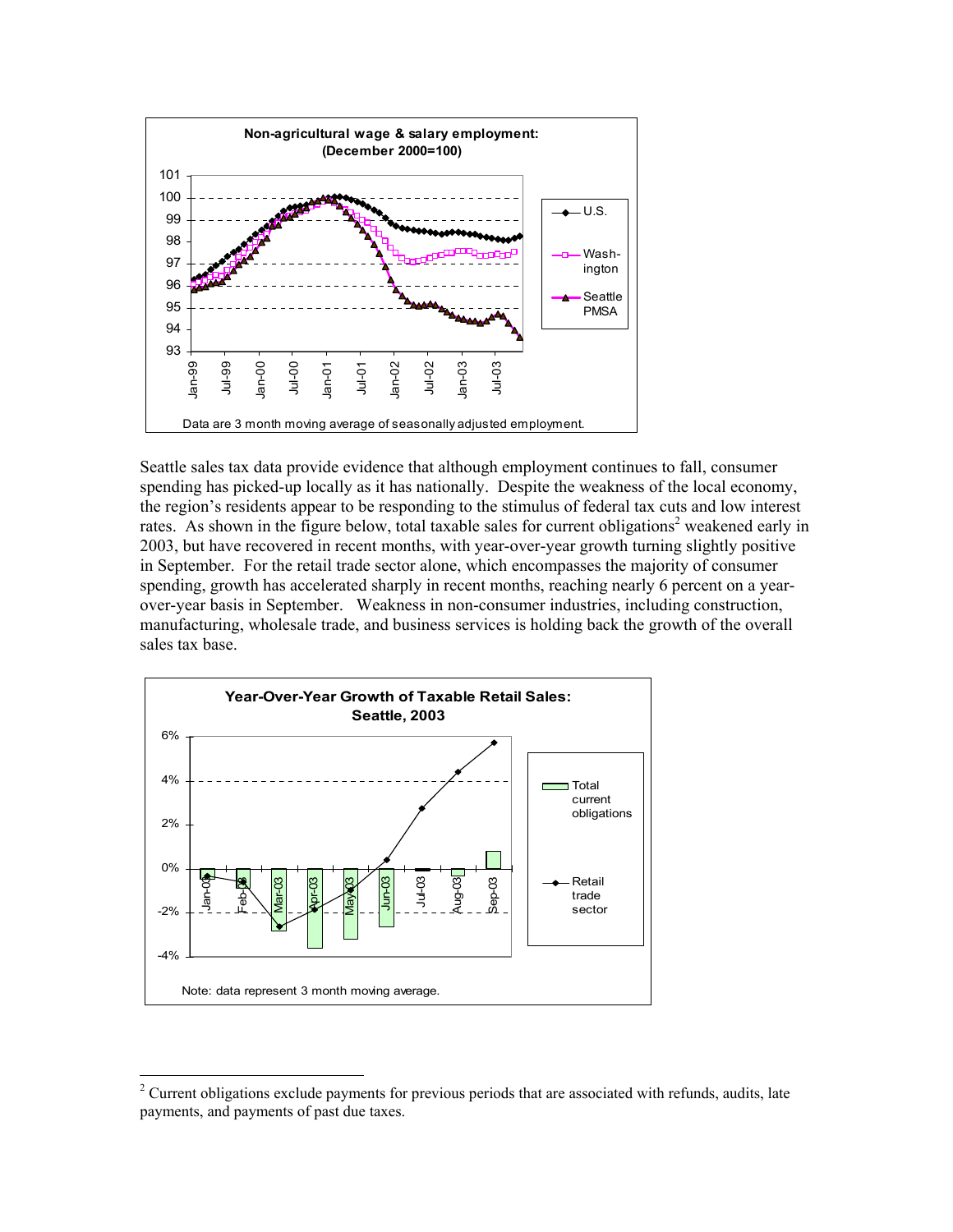**Employment trends at the city level**. Employment data, which is readily available for counties and metropolitan areas, is scarce for cities and other sub-county areas. Fortunately, the Puget Sound Regional Council develops small area employment estimates of covered employment<sup>3</sup> for the region. Data are available only for the month of March for 1995, 2000, 2001, and 2002. Fortunately, these time periods allow us to look at the boom period of the late 1990s as well as the recent recession. The great majority of the recession's job losses occurred during the period March 2001 – March 2002.

Between March 1995 and March 2000, the 4 county Puget Sound Region added 264,951 jobs, an increase of 18.9% (see figure below). Growth was strongest in King County, particularly in cites located east of Lake Washington, where much of the region's high technology business is concentrated. Seattle added 82,289 jobs, a 19.2% increase, with growth particularly strong in construction, and a variety of business and professional services, including software related businesses.

| <b>Change in Covered Employment:</b><br>Late 90s Boom and Recession*                                       |                                                                                    |                                                                                                          |                                                                                 |                                                                                                  |  |  |  |  |  |  |
|------------------------------------------------------------------------------------------------------------|------------------------------------------------------------------------------------|----------------------------------------------------------------------------------------------------------|---------------------------------------------------------------------------------|--------------------------------------------------------------------------------------------------|--|--|--|--|--|--|
|                                                                                                            | Number of Jobs                                                                     |                                                                                                          | Percent Change                                                                  |                                                                                                  |  |  |  |  |  |  |
|                                                                                                            | 1995-00                                                                            | 2001-02                                                                                                  | 1995-00                                                                         | 2001-02                                                                                          |  |  |  |  |  |  |
| 4 County Region                                                                                            | 264,951                                                                            | $-69,688$                                                                                                | 18.9%                                                                           | $-4.2%$                                                                                          |  |  |  |  |  |  |
| King Co.<br>Kitsap Co.<br>Pierce Co.<br>Snohomish Co.                                                      | 210,331<br>3,097<br>25,368<br>26,155                                               | $-61,112$<br>1,986<br>$-3,968$<br>$-6,594$                                                               | 22.4%<br>4.5%<br>12.1%<br>14.3%                                                 | $-5.3%$<br>2.7%<br>$-1.7%$<br>$-3.1%$                                                            |  |  |  |  |  |  |
| <b>Selected Cities</b>                                                                                     |                                                                                    |                                                                                                          |                                                                                 |                                                                                                  |  |  |  |  |  |  |
| <b>Seattle</b><br>Tacoma<br>Everett<br><b>Bellevue</b><br>Kirkland<br>Redmond<br>Kent<br>Renton<br>Tukwila | 82,289<br>5,541<br>6,500<br>25,360<br>10,555<br>20,490<br>4,146<br>12,314<br>4,114 | $-23,149$<br>$-327$<br>$-3,326$<br>$-10,278$<br>$-2,795$<br>$-1,275$<br>$-1,335$<br>$-4,185$<br>$-8,448$ | 19.2%<br>5.8%<br>$9.8\%$<br>26.7%<br>37.3%<br>43.4%<br>7.4%<br>28.8%<br>$9.4\%$ | $-4.6%$<br>$-0.3%$<br>$-4.5%$<br>$-8.4%$<br>$-8.1%$<br>$-1.6%$<br>$-2.2%$<br>$-7.5%$<br>$-19.2%$ |  |  |  |  |  |  |
| *Employment figures are for March of each year.                                                            |                                                                                    |                                                                                                          |                                                                                 |                                                                                                  |  |  |  |  |  |  |

Between March 2001and March 2002, a period which captures most of the recent recession's job loss, covered employment fell by 69,688 jobs, or 4.2%, in the four county region (see figure above). The pattern of growth among counties was reversed during the downturn. King County experienced the largest percentage job loss, followed by Snohomish. King and Snohomish are the counties with the greatest concentration of high-tech and aerospace businesses, which were hard hit by the recession.

In terms of percentage job loss, Seattle, with a decline of 4.6%, was near the region average. Among the region's large cities, Tacoma and Redmond had limited job loss, while Bellevue was

<sup>&</sup>lt;sup>3</sup> Covered employment includes all jobs subject to unemployment compensation taxes. It comprises more than 90% of total jobs.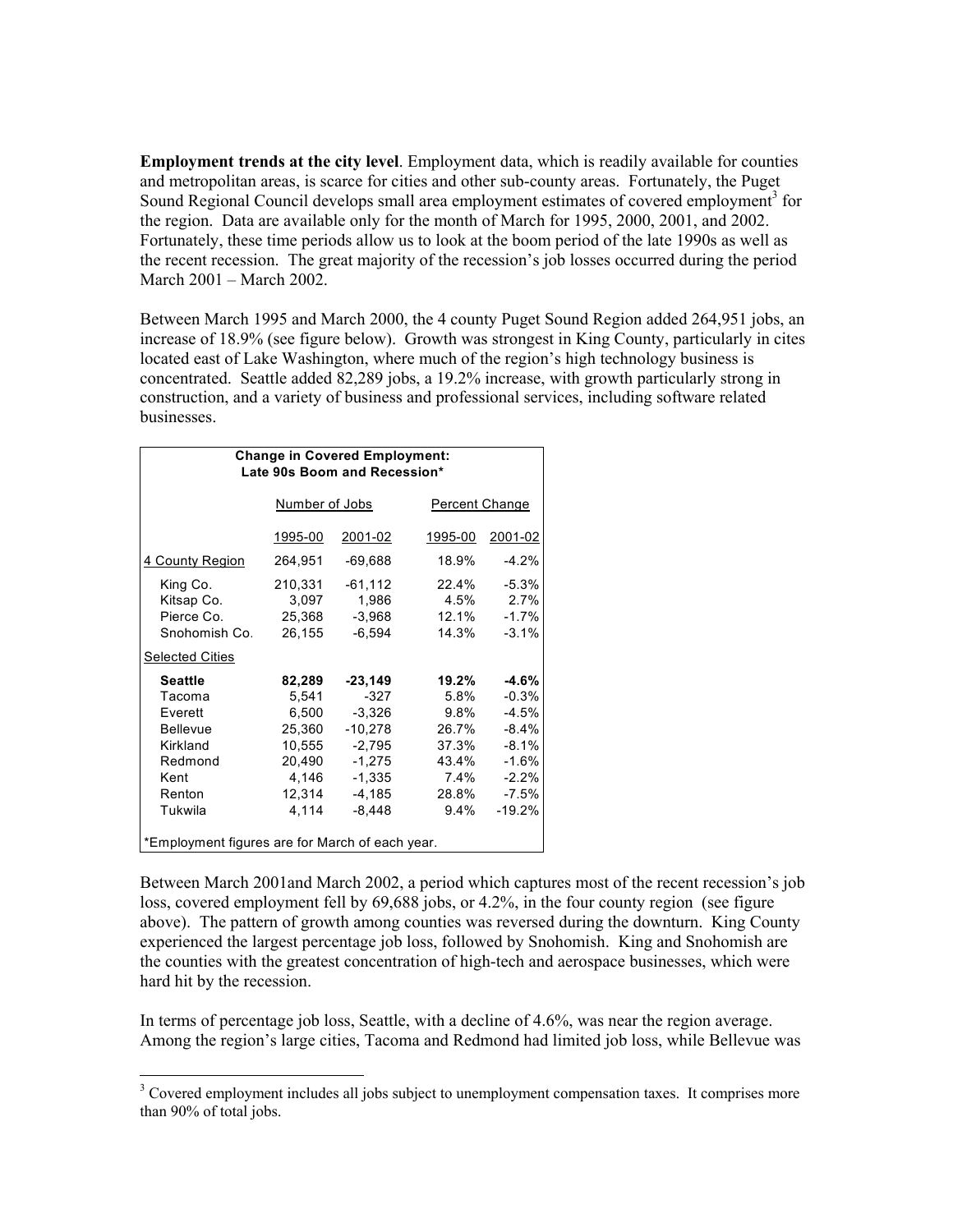on the high side at -8.4%. Job loss was high in Renton and Tukwila, both of which are home to Boeing Company facilities, but low in Redmond, home of Microsoft, and Kent.

Looking more closely at Seattle reveals that, unlike most cities in the region, Seattle also lost jobs between March 2000 and March 2001. Over the two year period March 2000 – March 2002, Seattle lost 31,082 of its covered employment, a decline of 6.1%. The percentage loss was greatest in construction and wholesale trade, communications, and utilities. Interestingly, although both the region and the nation have experienced significant job loss in manufacturing since the beginning of the 2001, Seattle's manufacturing employment remained essentially unchanged from March 2000 through March 2002.

**Boeing will build the 7E7 in Everett.** On December 16, Boeing announced that it would build the new 7E7 jetliner, and that assembly of the plane would take place in Everett. Boeing had been considering a number of potential locations in the U.S. for 7E7 assembly. Although the number of new jobs associated with 7E7 assembly is modest – in the 800 -1,200 range – the decision to build the new plane in Everett significantly increases the likelihood that Boeing employment will remain stable or increase in the future rather than decline. Had Boeing decided to build the 7E7 elsewhere, it could have been the first step in the gradual movement of commercial airline activity out of the state.

## Monthly Cash Update

*Comparing year-to-date revenues for general fund taxes and other major revenues with revised forecast.* 

**Year-to-date through November:** The following describes how actual 2003 collections for the most important general subfund revenues, through November, compare to the forecast reflected in the 2004 Adopted Budget. Overall, the actual collections exceed the forecast by \$4.5 million, with a big chunk due to better-than-expected B&O returns and property tax revenue. The following describes the notable differences in fuller detail.

**B&O tax:** Through November, B&O tax revenue is \$1.3 million above the forecast. B&O receipts have been particularly healthy for service businesses, including hospitals. In addition, receipts from retail trade businesses have improved with the growth of consumer spending in recent months.

**Property tax**: Actual receipts for property tax are significantly higher than forecast. These gains, however, are likely to be offset by lower-than-anticipated revenues in the remainder of the year as Seattle's share of tax refund and delinquency payments are tallied by King County staff, who administer the property tax.

**Admission tax:** Collections to date are 9% over forecast and 30% greater than collections in 2002. The strong performance this year is due to larger than expected payments from general entertainment venues such as movie theatres and concerts. The strong year-over-year growth results from the rescission, in 2003, of City policy to allocate 20% of revenues from this tax (excluding revenue from pro sports teams) to the Arts Account.

**Interest Earnings:** Both cash balances and interest in November fell short of expectations. As a result, interest revenues were down by \$100,000 for the month.